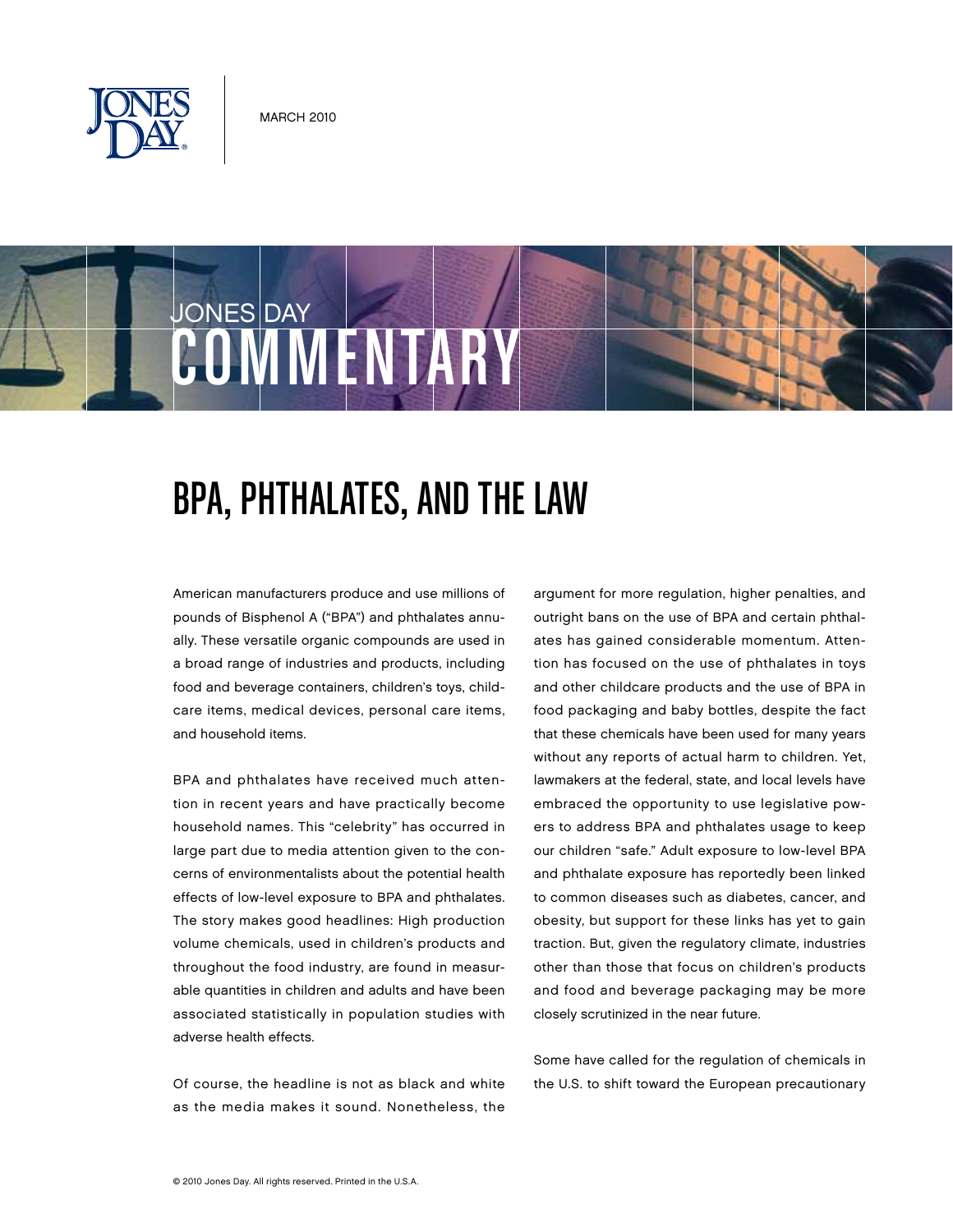approach.<sup>1</sup> Current U.S. law typically requires manufacturers to perform "reasonable testing" of products, such as children's beverage containers, before releasing them into the stream of commerce. A reasonable testing program is a set of procedures that are employed to provide reasonable certainty that products are in compliance with all applicable rules, bans, and standards that have been established to maintain consumer safety under reasonable use conditions, even when the products may contain chemicals that, under some other circumstances, may present a potential health risk. The precautionary approach, as epitomized by the Precautionary Principle, goes much further by dictating action whenever there may be a threat to human health, even if a causal relationship has not been scientifically established.<sup>2</sup> In other words, the burden shifts to prove that a chemical product is safe and not unsafe before it can be marketed, rather than withholding a product when it has been shown to be unsafe.

The Precautionary Principle presents a considerable challenge to responsible industries and policymakers alike, since most chemicals may pose a threat to human health under certain circumstances and that risk might not appear for some considerable time. Given that most chemicals do not have a demonstrated causal relationship with human injury, the question of what chemicals to regulate (and at what concentration and in what products) should be answered in the context of risk assessment and basic toxicological principles, such as bioavailability, dose, exposure duration, and species differences. But, even when these concepts are considered, there is no guarantee that the political and regulatory answer will be evidence-based.

This was apparently the case when Congress recently took a precautionary approach to the regulation of certain phthalates in the 2008 Consumer Product Safety

Improvement Act ("CPSIA"), which authorized the Consumer Product Safety Commission ("CPSC") to regulate phthalates. As discussed below, the CPSC chose to regulate six phthalates, five of which were previously determined to be safe at current levels. Similarly, the Food and Drug Administration ("FDA"), having regulatory authority for some products currently in the crossfire, has been charged to review, yet again, its determination issued in 2008 that BPA is safe at current levels.

As more regulatory standards are established, manufacturers are at greater risk of running afoul of a concentration limit or a duty to warn for those products that continue to include the regulated substances. Close attention to good manufacturing standards and increased diligence in quality control will help to prevent violations. But, in the event that a standard is exceeded, having established procedures in place for promptly identifying and containing the noncompliant product, and recalling it if necessary, go far to minimize the potential damage from product liability suits that will likely be filed. In addition to product liability suits, other types of litigation could arise from a violation of a standard, including actions brought by the state attorneys general ("AGs")3 or pursuant to California's Proposition 65 ("Prop 65") (the Safe Drinking Water and Toxic Enforcement Act of 1986), a law that requires warning labels if products contain a listed chemical. Careful consideration and formulation of a plan before a violation occurs provides important damage control for all these types of actions.

Another key to successfully meeting litigation challenges that can occur in the wake of a recall involves understanding the potential impact of exceeding a standard. Contrary to what the plaintiffs' bar will allege, exceeding a standard does not mean that the product is a dangerous health hazard. Knowing how to assess the real risks posed, if any, can alleviate the burden of a noncompliant product and can

The earliest application of what is now known as the "Precautionary Principle" is rooted in the environmental policies of the 1970s in Germany. Thereafter, it spread throughout Europe and was adopted in numerous international environmental policies, such as the Rio Declaration from the 1992 United Nations Conference on Environment and Development.

<sup>2</sup> "When an activity raises threats of harm to human health or the environment, precautionary measures should be taken even if some cause-and-effect relationships are not fully established scientifically." Wingspread Statement, January 1998.

<sup>3</sup> Some statutes, like the CPSIA, grant AGs the power to bring suits on behalf of their states when a violation of the statute is alleged. 15 U.S.C. § 2073(b) ("The attorney general of a State, or other authorized State officer, alleging a violation of [the CPSIA] that affects or may affect such State or its residents may bring an action on behalf of the residents of the State in any United States district court for the district in which the defendant is found or transacts business to obtain appropriate injunctive relief.").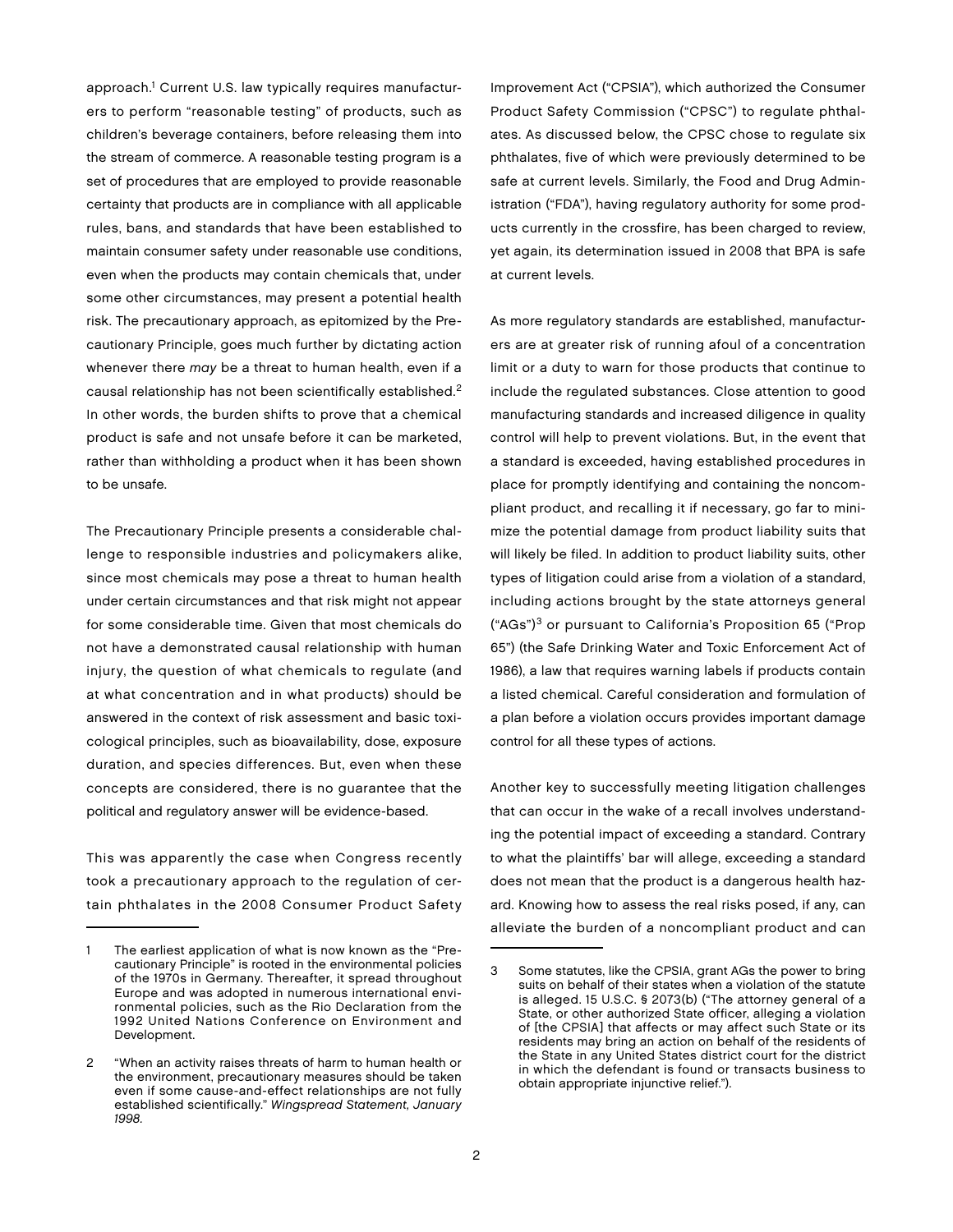underscore the likely tenuous nature of individual plaintiff suits, class actions, and suits brought by AGs or under Prop 65. And, of course, there is no substitute for taking action before a potential recall event occurs or a product liability suit is filed; companies should review and, if necessary, renegotiate their insurance coverage to ensure that a potential recall scenario or products claim would be covered.

An overview of some of the current relevant scientific, regulatory, and litigation issues regarding BPA and phthalates follows.

## Bisphenol A

BPA is a primary component in polycarbonate plastic used to make the plastic harder and more resilient. Polycarbonate plastics are used for a host of consumer products, including plastic beverage containers, water bottles, baby bottles, food storage, sippy cups, sports equipment, DVDs, CDs, and eyeglass lenses. BPA is also found in epoxy resins that line the inside of metallic cans used for storing food and liquids, including baby formula.

BPA—Scientific Studies. The health effects of BPA have been studied extensively for years. Interest in BPA stems in part because BPA is used in many children's products. Interest in BPA is also keen because it has been characterized as an endocrine disruptor, meaning that it may interfere with normal development of the reproductive system and other hormonally mediated systems.

BPA ingestion occurs primarily through oral exposure. Polycarbonate bottles can leach small amounts of BPA into the liquid they contain. And, BPA can leach from the liner of metal food and drink cans into food and liquids. All U.S. manufacturers of canned baby formula also use BPA-based linings that can leach BPA into the formula. Microwaving plastic containers to heat food is another possible exposure pathway, although it is generally recognized that the levels of BPA that could leach from hard plastics is low. Nonetheless, consumer groups recommend avoiding the use of plastic containers to heat food, especially for young children. Recent evidence from the National Health and Nutrition Examination Survey ("NHANES III") conducted by the

Centers for Disease Control and Prevention ("CDC") found detectable levels of BPA in most people six years and older who were tested.

Once in the body, BPA can bind to estrogen receptors, although its binding affinity is orders of magnitude lower than that of endogenous estrogen. Controversy arises because evidence that a compound can have a certain effect in the body under certain circumstances is a far cry from establishing that the compound does affect the body at levels likely to be encountered from the typical low-level oral or dermal ingestion that occurs, for example, through leaching. Basic toxicological principles of dose, duration, and species extrapolation lie at the heart of the debate.

BPA's low estrogenic potency, combined with the low level of human exposure, has traditionally been interpreted to indicate little to no risk of human health effects from BPA exposure. Recent reviews of risks associated with low-level exposure to BPA by the FDA (2008) and experts at the Harvard Center for Risk Analysis (2004) found no consistent evidence for BPA-related health effects, supporting the safety of current low levels of human exposure to BPA. But, in 2008, the National Toxicology Program ("NTP") at the National Institutes of Health ("NIH") evaluated BPA and concluded that there was a basis for concern.

NTP reports are not quantitative assessments but instead evaluate the adverse effects and toxicity of a substance according to five "levels of concern." These levels range from "serious concern" (the substance causes reproductive/ developmental effects in humans or in laboratory animals under typical human exposure conditions) to "negligible concern" (there is good evidence that the substance under evaluation is not a reproductive or developmental toxicant). The NTP report concluded that there was "some concern" that BPA exposure in fetuses and infants could possibly affect brain and prostate health. But, for every other aspect of human BPA exposure, the NTP concluded that there was only "minimal" or "negligible concern." An NTP finding of "some concern" indicates the need for more research (and indeed, the studies reviewed by NTP provide only limited evidence for adverse effects on development), and more research is needed to better understand implications for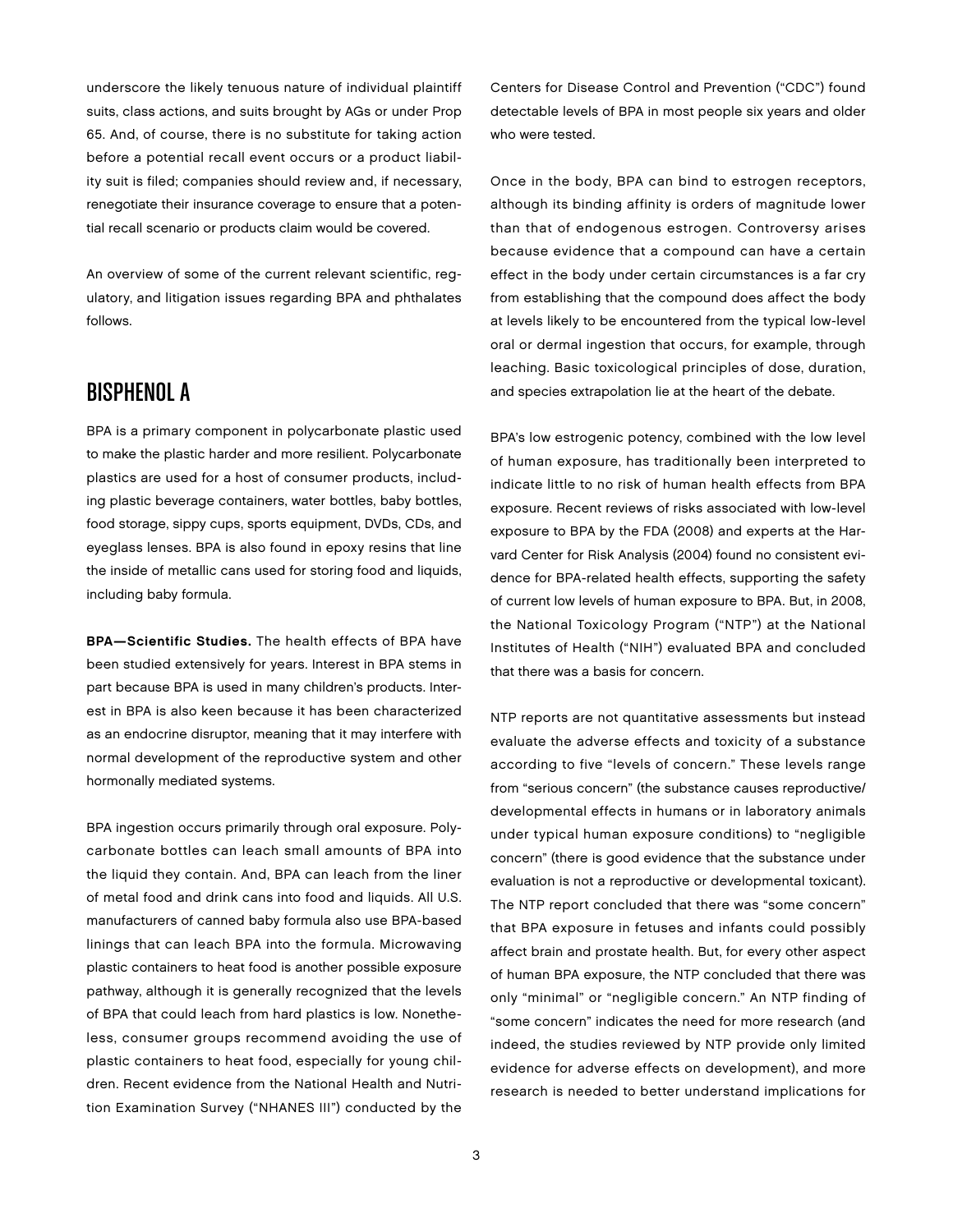human health.4 Nonetheless, media characterization of the NTP report led to public concern and a flood of regulatory and litigation activity.

On January 15, 2010, the FDA, under tremendous political pressure, issued an official update expressing "some concern about the potential effects of BPA on the brain, behavior and prostate gland of fetuses, infants and children."5 However, the FDA report noted that there was no evidence that BPA was unsafe. The Department of Health and Human Services—through the CDC, NIH, and the FDA—is investing more than \$30 million in new health studies in both animals and humans to better determine and evaluate the potential health effects of BPA exposure. These studies, involving rodents and nonhuman primates, will focus on the metabolic impact of oral versus intravenously administered BPA, the effect of oral BPA ingestion on the prostate and mammary glands, and at what, if any, dose point BPA may negatively affect behavioral and neuroanatomical development. The results of this new research are expected to be released in approximately two years.

When the FDA report of this research does become available, it is likely to evoke a media response similar to that prompted by the NTP report. In the meantime, those in favor of more stringent regulations of BPA will continue to point to anecdotal studies—for example, a recent Consumer Reports article advocating the avoidance of all canned foods due to the presence of leached BPA<sup>6</sup>—and dismiss studies that attest to the safety of low-level BPA exposure as the product of industry bias.

BPA Regulation. The FDA has never established an acceptable daily intake ("ADI") for BPA exposure for use as a food additive. In the 1980s, the FDA set a low-exposure safety threshold for BPA of 50 micrograms per kilogram of body weight per day ("µg/kg/day"). BPA opponents have recently challenged this threshold. They claim that even very lowlevel exposure to BPA poses a serious risk to human health, particularly if exposure occurs in utero or during the first 12 months of life. In 1993, the U.S. Environmental Protection Agency ("EPA") published a reference dose ("RfD") of 0.05 µg/kg/day for BPA, a dose considered safe for humans even with daily exposure over a lifetime. The CPSC does not currently regulate BPA. Even in the recently enacted CPSIA, the CPSC did not include regulation of BPA in toys or children's products. (See discussion of phthalates below for more on the CPSIA.) However, government regulators and legislators are now being pressured to reevaluate the potential lowdose effects of BPA. In fact, efforts are underway to ban the use of BPA in a variety of products.

Federal Regulation: Four bills banning or severely limiting the use of BPA were recently considered by Congress. The most restrictive of the proposed bills, the Ban Poisonous Additives Act of 2009, would prohibit the use of BPA in all food and beverage containers manufactured, distributed, or offered for sale in the United States. Other proposed federal legislation would ban the use of BPA in all food and beverage containers designed for children three years of age or younger and require the Secretary of Health and Human Services to certify the safety of BPA or take action to ban its use.

State and Local Regulation: In 2009, Minnesota and Connecticut enacted anti-BPA legislation that becomes fully effective in 2011. The Minnesota law bans the use of BPA in beverage containers intended for use by children three years of age or younger. The Connecticut law prohibits the use of BPA in all infant formula containers or baby food jars and all reusable food and beverage containers. Both laws apply to manufacturers, wholesalers, and distributors.

As recently as January 25, 2010, the House in Washington State passed a bill (H.B. 1180) by a vote of 95–1 that would ban the manufacture and sale of BPA in sports water bottles and food and beverage containers used by children, such as baby bottles. Proposed penalties could be substantial. Manufacturers, retailers, or distributors who knowingly distribute products containing BPA would be subject to a civil

<sup>4</sup> For additional discussion of BPA science, see podcast, "Are Plastic Products Safe? An Overview of the Science," [http://](http://getbetterhealth.com/are-plastic-products-safe-an-over-view-of-the-science/2009.12.01) [getbetterhealth.com/are-plastic-products-safe-an-ov](http://getbetterhealth.com/are-plastic-products-safe-an-over-view-of-the-science/2009.12.01)er[view-of-the-science/2009.12.01 and "Science Suppressed:](http://getbetterhealth.com/are-plastic-products-safe-an-over-view-of-the-science/2009.12.01)  How America Became Obsessed with BPA," [http://stats.org/](http://stats.org/stories/2009/science_suppressed_BPA_intro_jun12_09.html) [stories/2009/science\\_suppressed\\_BPA\\_intro\\_jun12\\_09.](http://stats.org/stories/2009/science_suppressed_BPA_intro_jun12_09.html) html.

<sup>5</sup> "Update on Bisphenol A for Use in Food Contact Applications," U.S. Food and Drug Administration, January 2010, [http://www.fda.gov/downloads/NewsEvents/PublicHealthFo](http://www.fda.gov/downloads/NewsEvents/PublicHealthFo-cus/UCM197778.pdf)cus[/UCM197778.pdf.](http://www.fda.gov/downloads/NewsEvents/PublicHealthFo-cus/UCM197778.pdf)

<sup>6</sup> ["Concern Over Canned Foods," h](http://www.consumerreports.org/cro/magazine-archive/december-2009/food/bpa/overview/bisphenol-a-ov.htm)[ttp://www.c](http://www.consumerre-ports.org/cro/magazine-archive/december-2009/food/bpa/)[onsumerre](http://www.consumerreports.org/cro/magazine-archive/december-2009/food/bpa/overview/bisphenol-a-ov.htm)ports[.org/cro/magazine-archive/december-2009/food/bpa/](http://www.consumerreports.org/cro/magazine-archive/december-2009/food/bpa/overview/bisphenol-a-ov.htm) [overview/bisphenol-a-ov.htm.](http://www.consumerreports.org/cro/magazine-archive/december-2009/food/bpa/overview/bisphenol-a-ov.htm)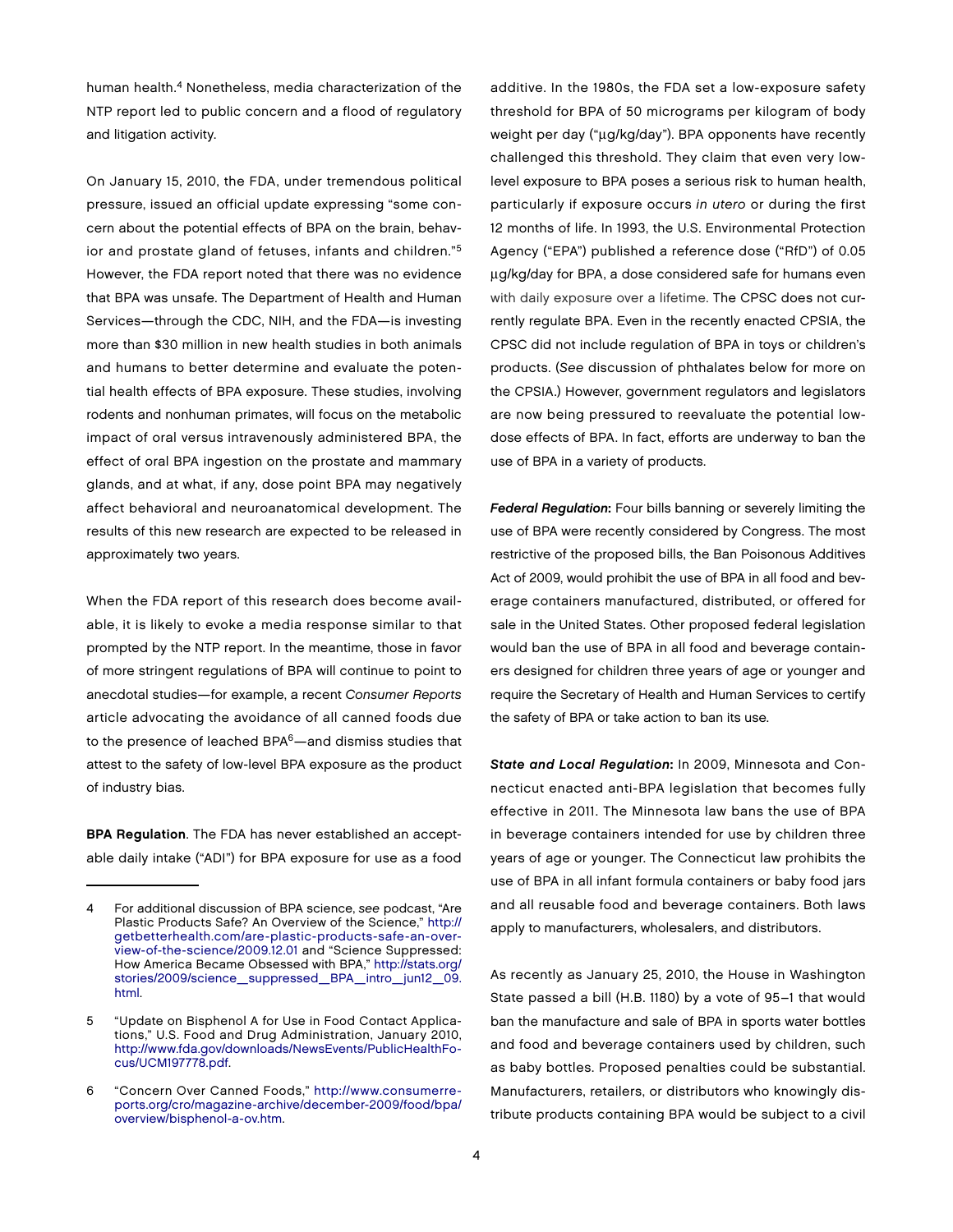penalty of \$5,000 for the first offense and \$10,000 for subsequent offenses. Other states, such as California, Hawaii, Illinois, Maine, Maryland, Massachusetts, New Jersey, New York, and Vermont, all have anti-BPA legislation pending or under consideration. Even some local municipalities, such as the City of Chicago and Suffolk County, New York, have enacted BPA bans.

California's Prop 65 does not apply to BPA. However, on July 15, 2009, the California Environmental Protection Agency's Office of Environmental Health Hazard Assessment ("OEHHA") received a petition from the Natural Resources Defense Council ("NRDC") asking that OEHHA initiate the process for listing BPA as a reproductive toxicant under Prop 65. The OEHHA listing process takes time, and the outcome is uncertain. However, it would be wise for manufacturers potentially affected by a BPA listing to start to consider the potential implications now, if they have not done so already.

Self-Regulation: Toys R Us/Babies R Us and Wal-Mart have voluntarily removed infant and childcare products containing BPA from their shelves. Baby-product manufacturers Gerber, Evenflo, Avent America, Dr. Brown's, Disney First Years, Playtex Products, and bottle manufacturer Nunc Nalgene have stopped using BPA in their products.

BPA Litigation. In 2008, the American Association of Justice ("AAJ") formed a Bisphenol-A/Phthalates Proposed Litigation Group. With the AAJ's assistance, a class action was filed in a federal district court in Missouri against several baby bottle and infant formula manufacturers over the use of BPA in food and beverage containers and as a sealant component in canned infant formula.

In that class action, In re: Bisphenol A (BPA) Polycarbonate, 571 F. Supp. 2d 1374 (J.P.M.L. 2008), the plaintiff consumers argued that the use of BPA in various baby products constitutes a material fact that the defendant manufacturers failed to divulge in violation of various state consumer protection laws. The plaintiffs are not claiming any personal or bodily injury due to BPA exposure. Instead, plaintiffs are arguing that they have suffered an economic injury because they would not have purchased the products at issue had they known of the presence of BPA. Plaintiffs' claims for fraudulent/negligent omissions, breach of implied warranties, and unjust enrichment against the bottle manufacturers have survived several motions to dismiss. The case is proceeding through discovery.

While In re: Bisphenol A involves failure to warn issues where the plaintiffs seek economic and punitive damages but have not yet alleged any health effects, presumably the litigation will involve the issue of BPA science and the difficulties involved in establishing general and specific causation. The widespread detection of BPA in the U.S. population and the ubiquitous nature of the diseases reportedly linked to BPA provide fertile ground to contrive a mass tort suit.

BPA Liability and Insurance Coverage. In Medmarc v. Avent, 653 F. Supp. 2d 879 (N.D. Ill. 2009), a federal district court found that Medmarc had no duty to defend its policy holder Avent, a defendant in In re: Bisphenol A. The court reasoned that because the plaintiffs in In re: Bisphenol A were not claming any bodily injury for a specific use of Avent's products, the plaintiffs' claims were not covered under Avent's Comprehensive General Liability ("CGL") policy's insuring language.

In light of Medmarc, a recent post on PlasticsNews.com reported the likely refusal of insurers to cover litigation costs of manufacturers who use BPA in their products.<sup>7</sup> Insurers will argue that suits that fail to allege bodily injury, such as In re: Bisphenol, are simply not covered under the typical CGL policy.

## **PHTHALATES**

Phthalates are a group of chemicals called "plasticizers" that are used to make plastics, like polyvinyl chloride, softer and more flexible and durable. They also are widely used as adhesives and solvents. Phthalates are used in a wide variety of products: children's toys; modeling clay; medical devices, e.g., catheters and transfusion tubing; home products, e.g., shower curtains and hoses; food packaging; personal care products, e.g., nail polish, eye shadow,

<sup>7</sup> "Surging Legal Action Over BPA Targets Manufacturers," [http://plasticsnews.com/headlines2.html?id=17093.](http://plasticsnews.com/headlines2.html?id=17093)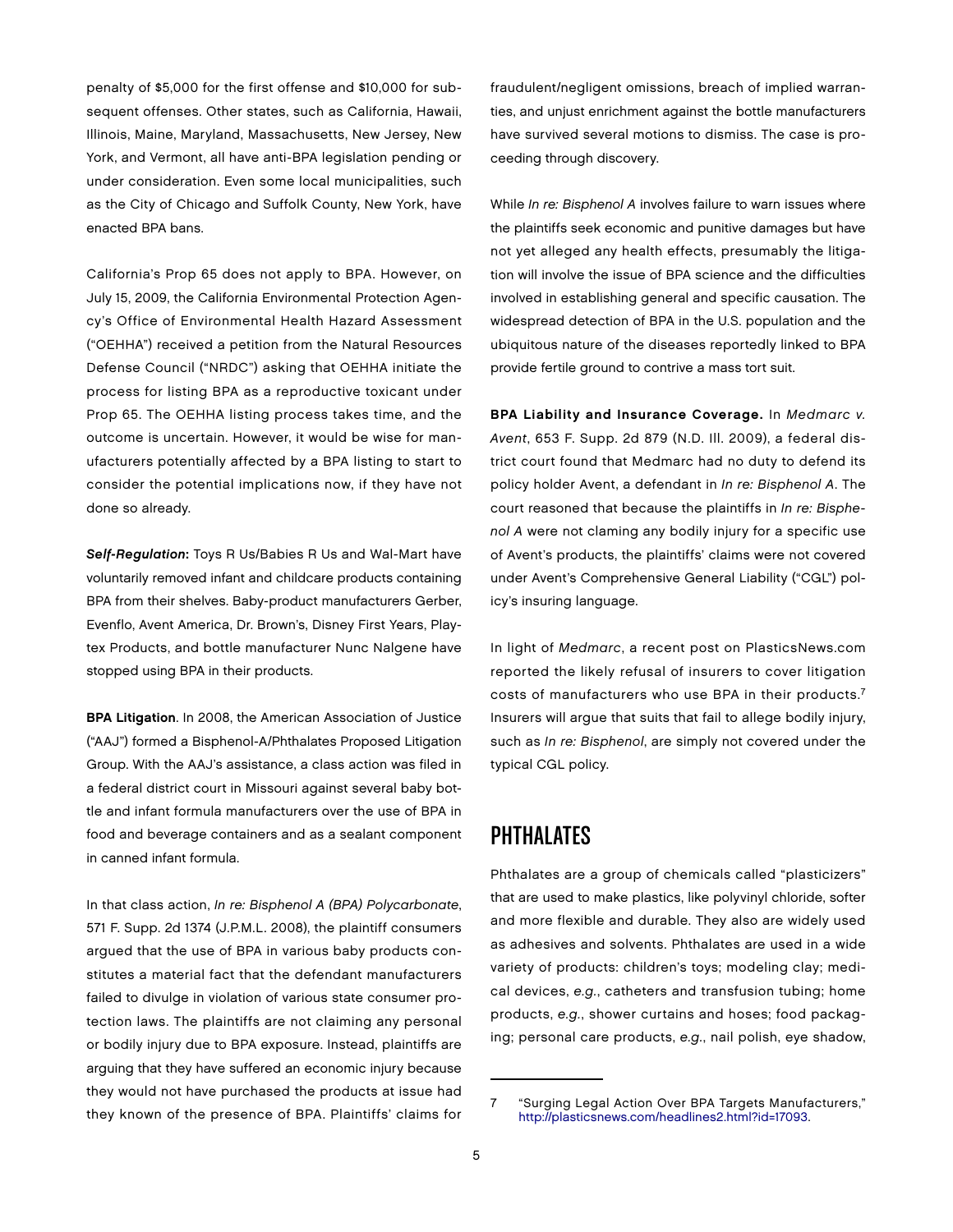and hairspray; paints; adhesives; packaging materials; pharmaceuticals; and vinyl upholstery.

Phthalates—Scientific Studies. The media tends to treat all phthalates as if they were the same compound. In fact, phthalates are a group of chemicals with similar chemical structure but each with its own unique chemical and toxicological profile. Any discussion of potential health effects must distinguish between specific phthalates.

The potential health effects of phthalates have been well studied and are the subject of numerous reviews. The NTP published extensive reports on the reproductive and developmental effects of seven phthalates: Bis(2-ethylhexyl) phthalate (DEHP), Benzylbutyl phthalate (BBP), Dibutyl phthalate (DBP), Diisononyl phthalate (DINP), diisodecyl phthalate (DIDP), and Di-n-octyl phthalate (DnOP). The NTP found that only one, DEHP, presented a serious concern to human reproduction or development under one very specific condition: possible adverse effects on the developing reproductive tract of male infants exposed to high concentrations through medical procedures using phthalate-containing equipment such as intravenous bags and tubing.

Aside from the isolated DEHP situation, the remaining phthalates studied typically were determined to be only of "some concern" or "negligible concern" for routine phthalate exposure. The NTP reports also found that the mouthing of toys containing phthalates did not expose children to sufficiently high levels of exposure to warrant toxicity warnings.<sup>8</sup>

Some phthalates have been found to interfere with normal sexual development in male rats at doses significantly higher than those typically experienced by humans. These reproductive and developmental effects, and others reported to be associated with phthalate exposure, have not been borne out in humans. The effects seen in laboratory animals may not be relevant given species differences in metabolism and other factors.

Phthalates are thought to enter the body primarily through ingestion. As plastics degrade, phthalates may be released.

Oral exposure may occur, for example, if phthalates in packaging leach into food and liquids, or from mouthing plastic objects such as toys and ingestion of medications. Other less likely routes of exposure include dermal exposure, e.g., personal care products, and in medical settings, e.g., systemically from intravenous tubing.

The toxicity in animals and the widespread use of phthalates have raised concerns regarding potential human exposure. Within the last 10 years, NHANES and other studies have collected data to determine the concentration of phthalates in humans. These studies indicate relatively widespread human exposure to low levels of various phthalates. Some scientists and consumer groups have latched onto these data and sounded the alarm about exposure to even low levels of phthalates. The detection of phthalates in the body, however, is not synonymous with a human health effect.

Concern that even very low-level exposure can lead to developmental and reproductive toxicity in humans, as heralded in the media, is not supported by the predominance of the literature. The media, ever in search of a good story line, tends to cherry-pick those studies that purport to establish a causal link between phthalate exposure and harm to children. For example, in the so-called "Swan study," Swan et al. claimed to show that in utero exposure to phthalates caused a shortening of the anogenital distance ("AGD") in male infants, which is purportedly correlated with abnormal sexual development.<sup>9</sup> While trumpeted in the media, opposing scientists immediately attacked the Swan study in the very journal that published it.<sup>10</sup> Swan's scientific critics noted that all male infants in the study appeared normal and that the use of AGD as a metric for sexual development is itself controversial. Swan's critics also observed that the level of maternal phthalate exposure in the study was many magnitudes lower than the exposures at which phthalates have been found to interfere with sexual development in male rodents. They concluded: "It is biologically and

<sup>8</sup> "Toy Tantrums—The Debate Over the Safety of Phthalates," [http://www.stats.org/stories/toy\\_tantrums\\_jan30\\_06.htm.](http://www.stats.org/stories/toy_tantrums_jan30_06.htm)

<sup>9</sup> "Decrease in Anogenital Distance among Male Infants with Prenatal Phthalate Exposure," Environmental Health Perspectives [\(2005\), http://ehpnet1.niehs.nih.gov/mem](http://ehpnet1.niehs.nih.gov/mem-bers/2005/8100/8100.html)bers/[2005/8100/8100.html.](http://ehpnet1.niehs.nih.gov/mem-bers/2005/8100/8100.html)

<sup>10</sup> "Validity of Anogenital Distance as a Marker of In Utero Phthalate Exposure," Environmental Health Perspectives (2006), [http://ehp.niehs.nih.gov/docs/2005/8688/letter.](http://ehp.niehs.nih.gov/docs/2005/8688/letter.html#lett) [html#lett.](http://ehp.niehs.nih.gov/docs/2005/8688/letter.html#lett)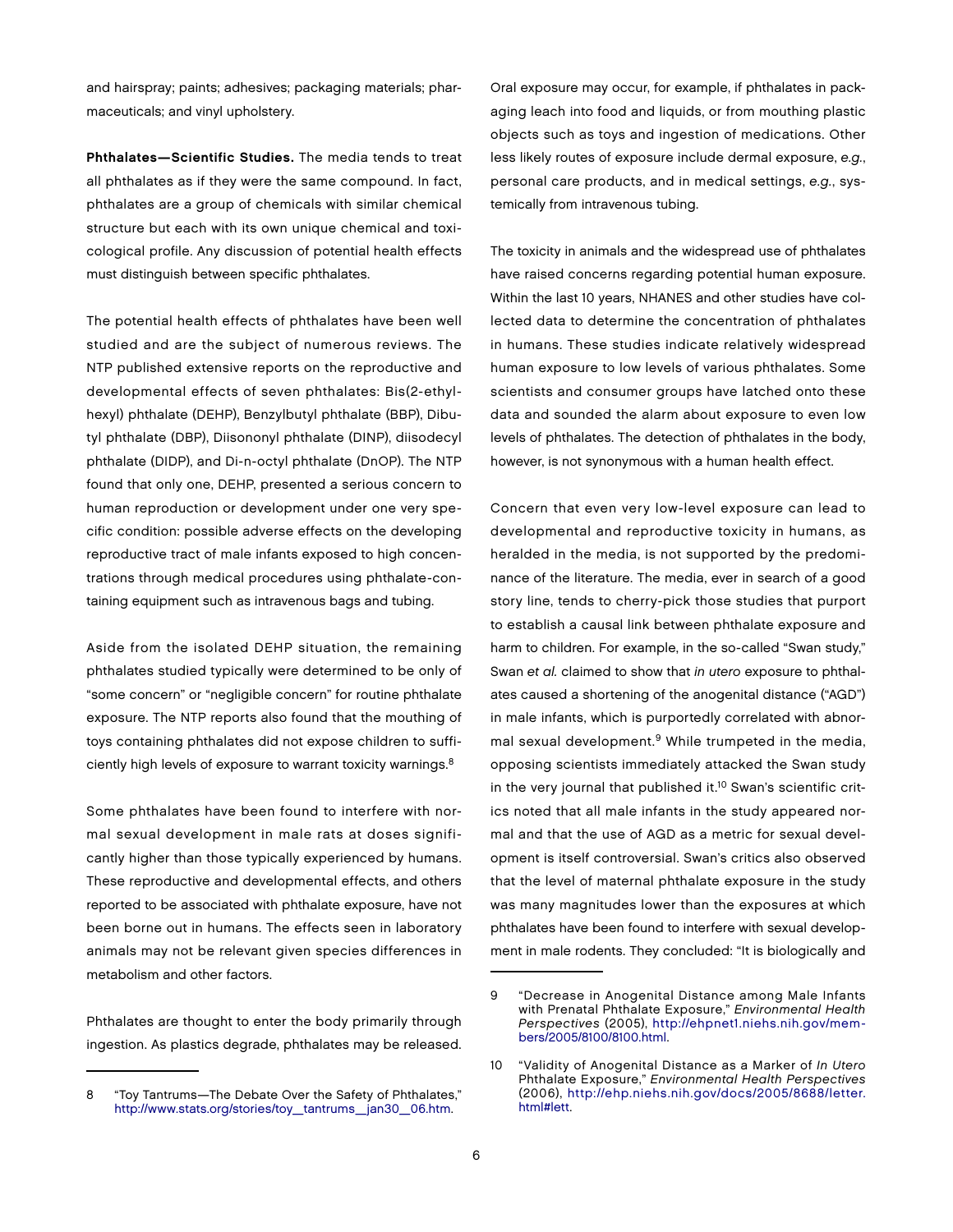toxicologically inconceivable that such low levels of human exposure would produce the significant structural differences claimed by Swan et al."<sup>11</sup> As in the case of BPA, the media unfortunately ignores the many studies showing the safety of phthalates even at exposure levels much higher than those encountered, for example, through the mouthing of toys.12

Phthalate Regulation. Despite the general lack of scientific support for low-level effects of phthalates, their widespread use, demonstrated exposure, and possible effects on children created a perfect storm for media attention. The spotlight the media placed on the presence of phthalates in toys, not unlike BPA in baby bottles, alarmed parents. Legislators quickly responded at both the federal and state levels. Ironically, most legislation only applies to toys and childcare products, a minimal route of exposure according to NTP reports. Yet, despite no reported case alleging harm, the current climate continues to reflect concerns about the potential health effects of phthalates, especially when used in children's products.

Federal Regulation: Although phthalates have been used in toys and baby care items for many years, the CPSC only recently enacted regulations governing the use of phthalates. The 2008 CPSIA regulates the use of six phthalates (BBP, DEHP, DBP, DINP, DIDP, and DnOP). As of February 10, 2009, it became unlawful to manufacture, sell, offer for sale, distribute in commerce, or import into the United States any "children's toy" or "childcare article" if the product contained any of the regulated phthalates at concentrations greater than 0.1 percent by weight. The Act defines "children's toy" as a product designed or intended by the manufacturer for use by a child 12 years of age or younger during play. A "childcare article" is a product designed or intended by the manufacturer for use by a child three years of age or younger to facilitate sleeping, eating, sucking, or teething.

11 Id.

The Act permanently regulates three phthalates (DEHP, DBP, BBP) and temporarily regulates three others (DINP, DIDP, DnOP) pending further study by a CPSC-appointed expert panel—the Chronic Hazard Advisory Panel ("CHAP"). CHAP is charged with reviewing the potential effects on children's health of all phthalates and phthalate alternatives for children's toys and childcare products. In doing so, CHAP will consider the cumulative effects of exposure to multiple phthalates from all sources, including personal care products. CHAP will then make a recommendation to the CPSC whether to continue the interim regulation and whether to increase regulation of these or other phthalates, or phthalate-alternatives. There is no deadline for the CHAP report.

The CPSIA preempts contrary state laws but does not prohibit state legislation in areas where the CPSIA remains silent. Enforcement may occur via the federal government or state AGs. Violations of the CPSIA can lead to fines of \$100,000 per occurrence and felony criminal sanctions.

State Regulation: More than 20 states are in the process of enacting laws that closely track the CPSIA. Some proposed state laws, such as New Jersey's, would extend the CPSIA's phthalate ban to include cosmetics and jewelry.

California's Prop 65 requires the state to list chemicals known to cause cancer or developmental/reproductive toxicity. Manufacturers of listed chemicals are required to place "reasonable warnings" on product packaging to alert purchasers. Several phthalates have made the Prop 65 list. DEHP was among the first to be listed; BBP, DBP, and Di-nhexyl phthalate (DnHP) (a phthalate not regulated under the CPSIA) were added soon after the NTP reports were published, and DIDP was added in 2007.<sup>13</sup> To complicate the regulatory compliance issues, the Prop 65-listed phthalates overlap with, but are not identical to, those covered by the CPSIA. For example, DnHP is not a CPSIA-regulated chemical, and DnOP and DINP are not on the Prop 65 list.

<sup>12</sup> For example, a longitudinal study published the year before Swan et al. found no toxicological effects in adolescents who had been exposed to very high levels of DEHP as newborns via oxygenation tubing. See "Follow-up Study of Adolescents Exposed to di(2-Ethylhexyl) Phthalate (DEHP) as Neonates on Extracorporeal Membrane Oxygenation (ECMO) Support," Environmental Health Perspectives [\(2004\), http://ehpnet1.niehs.nih.gov/mem](http://ehpnet1.niehs.nih.gov/mem-bers/2004/6901/6901.html)bers/[2004/6901/6901.html.](http://ehpnet1.niehs.nih.gov/mem-bers/2004/6901/6901.html)

<sup>13</sup> State of California, Environmental Protection Agency, Office of Environmental Health Hazard Assessment ("OEHHA"), "Chemicals Known to the State to Cause Cancer or Reproductive Toxicity," February 5, 2010, [http://www.oehha.ca.gov/](http://www.oehha.ca.gov/prop65/prop65_list/files/P65single020510.pdf) [prop65/prop65\\_list/files/P65single020510.pdf.](http://www.oehha.ca.gov/prop65/prop65_list/files/P65single020510.pdf)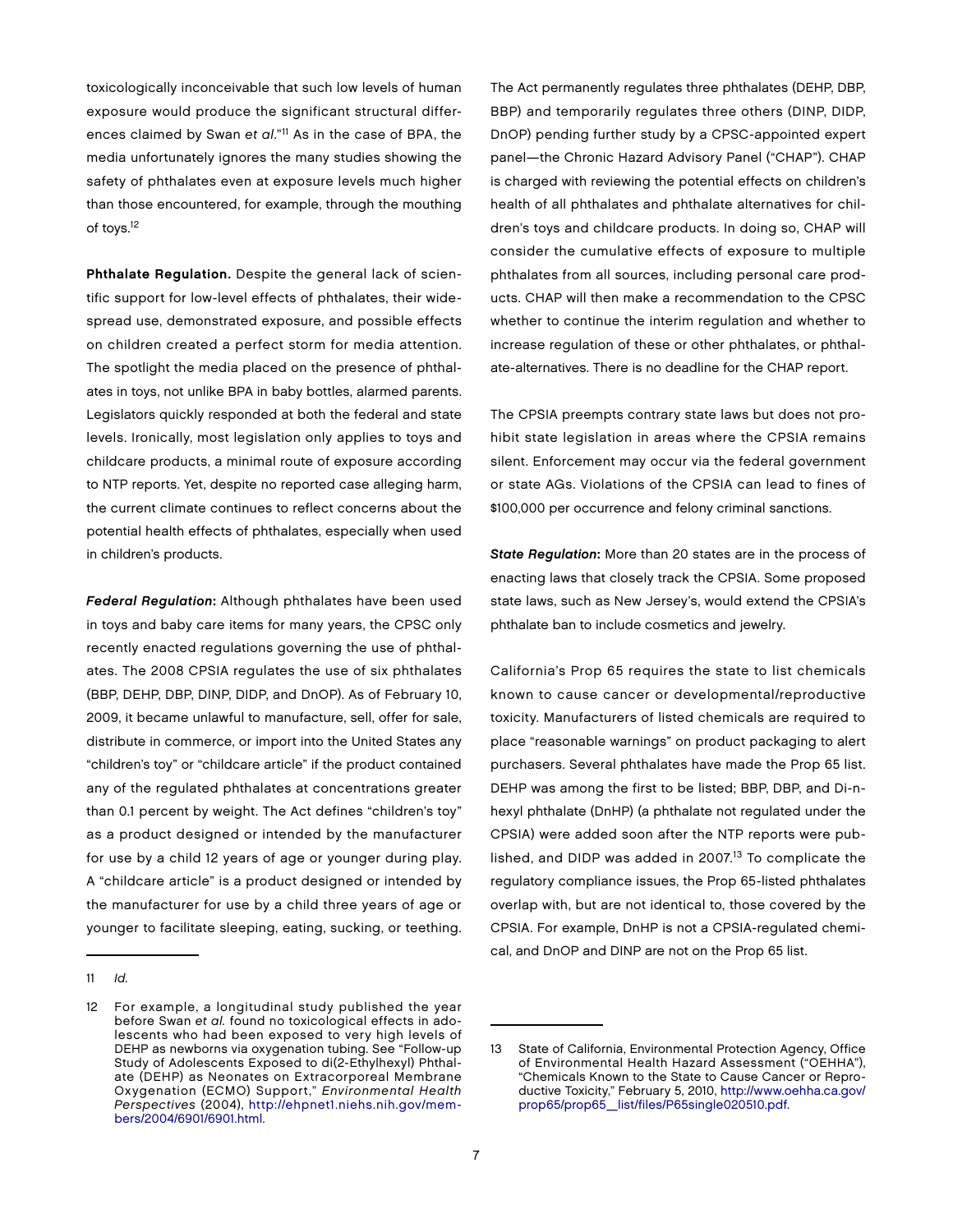Phthalate Litigation. To date, the only reported federal litigation involving phthalates is National Resource Defense Council v. U.S. Consumer Products Safety Commission, 597 F. Supp. 2d 370 (S.D.N.Y. 2009). The NRDC sued the CPSC in federal district court in New York to challenge a Commission Advisory Opinion Letter stating that the CPSIA phthalate prohibition only applied to products entering commerce after February 10, 2009. In finding for the NRDC, the court ruled that the plain language of the CPSIA did not create an exception for existing inventory. Effective February 10, 2009, the CPSIA applied to all covered products.

At the state level, two California cases deserve mention. Prop 65 warning requirements can be avoided, but the manufacturer has the burden of proving that a listed chemical in its product does not pose a significant risk of cancer or reproductive toxicity to humans. For example, in Baxter Healthcare Corp. v. Denton, 15 Cal. Rptr. 3d 430 (Cal. Ct. App. 2004), Baxter, a medical device manufacturer, was able to avoid the warnings requirements by showing that DEHP did not pose a significant risk of cancer in humans due to differences in the biological mechanisms underlying the metabolism in rats. In ExxonMobil Corp. v. Office of Environmental Health Assessment, 87 Cal Rptr. 3d 580 (Cal. Ct. App. 2009), the opposite conclusion was reached for a different phthalate. ExxonMobil failed to show that the animal studies implicating DIDP were biologically inapplicable to human beings. The court subsequently upheld the state's imposition of phthalate-warning requirements on ExxonMobil.

Given the CPSIA requirements, any violation of the standard for new products could lead to litigation, particularly in the event of noncompliant levels of phthalates in regulated products. In such situations, even though it is unlikely that physical injury can be proven, the plaintiffs' bar may seek economic damages and medical monitoring, as was the case in some of the recent litigation over recalled toys. Failure to warn cases, like those in In re: Bisphenol A, are also possible.

Phthalate Liability and Insurance Coverage. There are currently no public legal disputes involving the refusal of insurers to defend or indemnify phthalate claims. As more regulatory standards are established for products that include regulated substances, manufacturers are at greater

risk of running afoul of a concentration limit or a duty to warn, which will increase the risk of product liability lawsuits. Manufacturers and distributors may also be sued for exposures occurring prior to the regulation of those substances. When these lawsuits are tendered to insurers, coverage disputes are inevitable. Key coverage issues will include whether the tort plaintiffs allege an injury that brings the claims within the scope of traditional CGL coverage, allocation of defense and indemnity costs, and the adequacy of the insured's disclosures to its insurers.

### Practical Guidance

In confronting concerns over BPA/phthalates, manufacturers need to consider proactive steps to neutralize or minimize their product-liability risk. A comprehensive action plan to deal with potential BPA and phthalates liability should analyze four areas: pre-legislative awareness and educational efforts, post-legislative regulatory compliance, preparedness for a voluntary product recall, and anticipating possible BPA or phthalate litigation.

Pre-Legislative Awareness and Educational Efforts. At the pre-legislative stage, companies need to consult with experts to get an overview of the scientific and legal terrain. Scientific expertise is essential to understanding and addressing the data that BPA and phthalate opponents are bringing to bear in their proscriptive legislative efforts. Scientific experts can also provide data and analysis to assess any purported causal link between BPA/phthalate exposure and human injury. Scientific experts can also help to inform companies and to present a balanced and well-reasoned discussion of the safety of BPA and phthalates.

Companies may want to monitor ongoing legislative and regulatory efforts at both the federal and state levels to ban the use of BPA and phthalates in various types of manufactured goods. Awareness of state legislative and regulatory efforts is especially important. With BPA, the states themselves are taking the lead. In the case of phthalates, the CPSIA applies to the use of six specific phthalates in childcare products but allows states to go beyond the federal requirements. As noted above, New Jersey is considering a ban on several phthalates in cosmetics and jewelry products.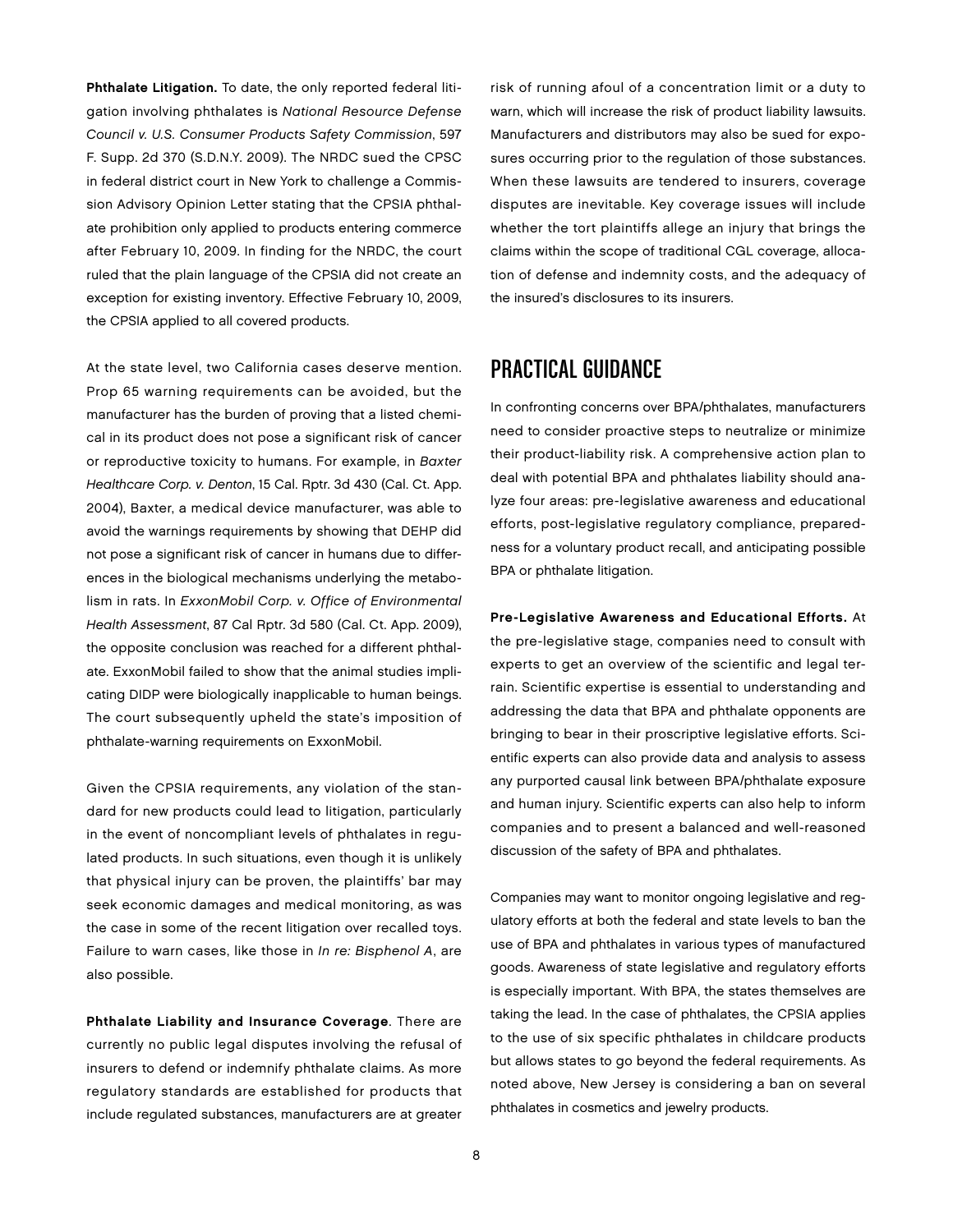Once informed, companies, in conjunction with industry associations and trade groups, should be prepared, if advisable, to educate legislators and regulators about the scientifically established safety of BPA and phthalates. Educational efforts aimed at state senates and assemblies can prove particularly effective, as shown by recent events in Oregon. With a 15–15 tie vote, the Oregon State Senate failed to pass Senate Bill 1032, which would have banned BPA in baby bottles and sippy cups as a prelude to banning its use in canned-food sealants.<sup>14</sup> Concerns over the impact of such a ban on Oregon's local food-processing industry spurred several senators to oppose the bill.

Post-Legislative Regulatory Compliance. After the passage of legislation but prior to the adoption of final regulatory action, federal and state administrative agencies normally allow time for comment on proposed rules. At this stage, proper expert commentary can play a crucial role in shaping the scope and ultimate impact of a final regulation. Again, reliance on experts allows an informed company to present a fair and well-argued case for regulatory rules that are reasonable and practical in scope and application.

Companies subject to BPA and phthalate legislation also need to build an action plan to comply with relevant statutes and regulations. Pertinent issues include what to do with preexisting inventory, timetables for compliance, and changes needed in product design, manufacturing, labeling, and quality control. In addition, companies should consider the extent to which state regulations may exceed federal regulations and the possibility of industry-specific safe harbors. Companies need to be especially cognizant of any civil and criminal sanctions in the legislation and which federal and state authorities may enforce such sanctions.

A comprehensive BPA and phthalate action plan will also have to address the common law duties of when and how to warn and to test. Legislation is typically not found to

preempt these common law duties. Companies will thus need to take these duties into account as part of their postlegislative regulatory compliance plans.

Preparedness for a Voluntary Product Recall. If safety concerns arise about a product, then companies and retailers need to consider their reporting obligations to the CPSC. In instances of a substantiated product-hazard-causing injury, the CPSC may negotiate with the company to institute voluntary recalls. Given the intensive and highly critical media focus on BPA and phthalates, it is prudent for manufacturers to have a recall implementation plan in place should the safety of these substances for particular uses be called into question. In the case of a future voluntary recall, a welldevised plan should enable the affected company to determine the required scope of the recall, identify any affected products, notify the proper insurers and distributors, competently manage recall and replacement efforts, account for the cost of the recall, and institute claims processing procedures. Publicly traded companies will need to analyze reporting obligations under the securities laws and whether to suspend trading when a recall is announced.

In general, products manufacturers should draft a formal policy plan to implement a potential recall involving BPA- or phthalate-containing products. Companies further need to disseminate this policy to key officers and managers and assign a coordinator to guide any future recall efforts. Last, in the event of a recall, companies should consider whether they need to seek the assistance of product liability specialists. These experts can conduct hazard and defect analyses, submit regulatory reports, ensure compliance with the recall plan, manage contact with the media, assist in the preparation for legislative hearings, and carry the company through the voluntary recall process as smoothly as possible.

Anticipating Possible BPA and Phthalate Litigation. Possible BPA and phthalate litigation presents several challenges. Any such litigation would likely involve sympathetic plaintiffs, negative publicity, difficult discovery matters, sophisticated scientific questions with regard to toxicology and causation, and complex case management concerns involving multiple cases proceeding simultaneously through state and federal courts. To deal most effectively with such litigation, a company subject to a BPA or phthalate product liability

<sup>14</sup> "Oregon Senate shoots down ban of BPA in baby bottles, sippy cups," [http://www.oregonlive.com/politics/index.](http://www.oregonlive.com/politics/index.ssf/2010/02/oregon_senate_shoots_down_ban.html) [ssf/2010/02/oregon\\_senate\\_shoots\\_down\\_ban.html.](http://www.oregonlive.com/politics/index.ssf/2010/02/oregon_senate_shoots_down_ban.html)  Similarly, in September 2009, the California State Assembly voted down a bill that would have banned the use of BPA in products designed for children under three years of age. A new bill will be up for consideration in 2010. See "Effort to Ban BPA in California Fails," [http://www.](http://www.sfgate.com/cgi-bin/blogs/sfmoms/detail?entry_id=47650) [sfgate.com/cgi-bin/blogs/sfmoms/detail?entry\\_id=47650.](http://www.sfgate.com/cgi-bin/blogs/sfmoms/detail?entry_id=47650)